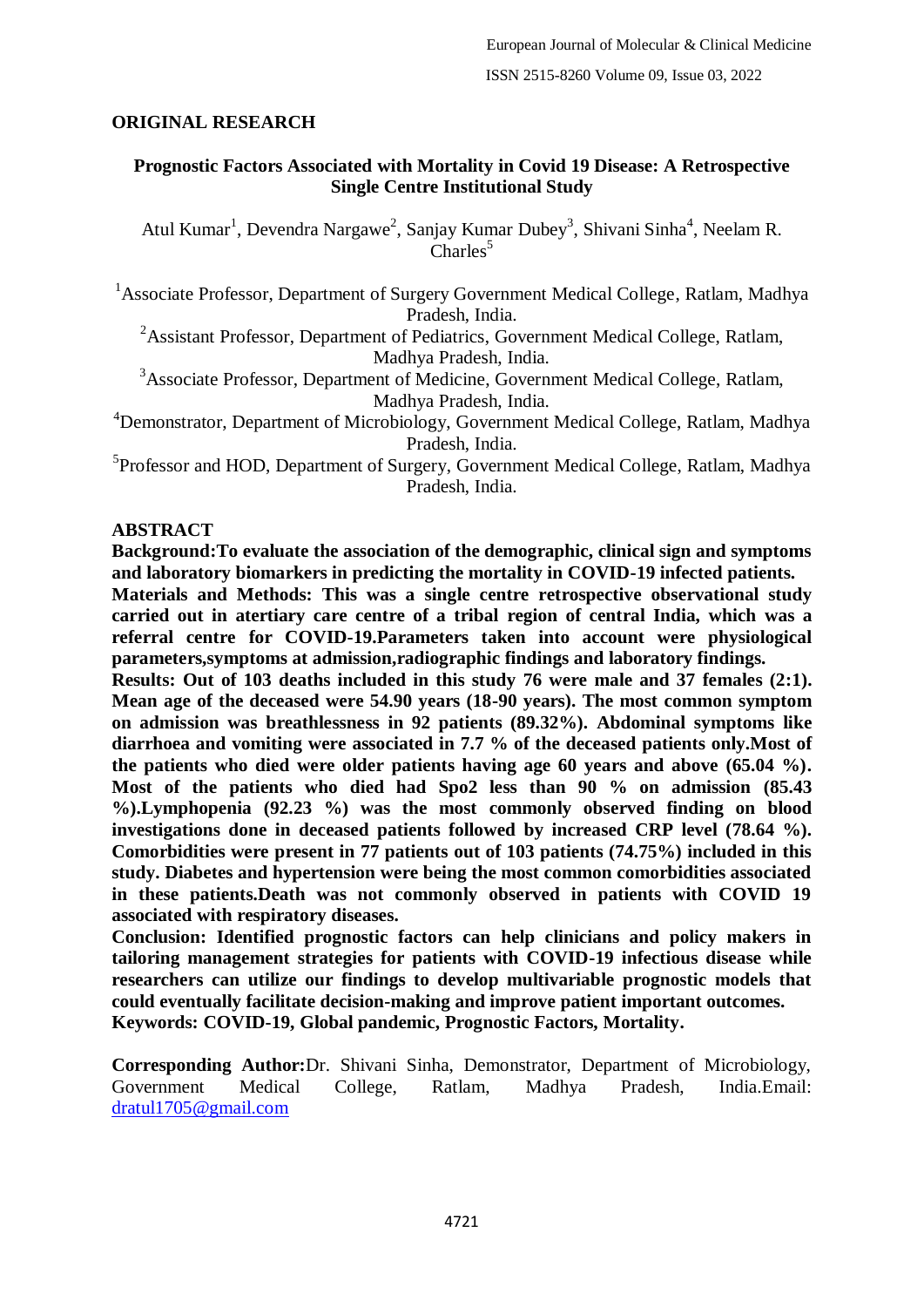## **INTRODUCTION**

COVID-19 was declared as a global pandemic by WHO on 11 March  $2020$ .<sup>[1]</sup> It has now spread to over 200 countries and territories worldwide. With the cumulative cases in the world approaching 34 million and cumulative deaths touching more than 500 million, while the total cases in India is increasing rapidly to more than 40 million with total mortality till now is about more than 5 lac.  $[1,2]$ 

COVID 19 pandemic was a big challenge for the health system especially in India where the population at risk was very high and the hospitals and health personals were very limited which might lead to overburden and affect the outcome of the patients suffering from COVID 19. It was difficult to categorize the patients with COVID-19 infection on the basis of their presentation initially as most of the patients were either asymptomatic or presented with milder symptoms like fever, dry cough, myalgia, sore throat, headache and non-respiratory symptoms and then rapidly developed shortness of breath, altered sensorium, signs of hypoxemia and at last MODS.<sup>[3-7]</sup>

Identifying the predictors of COVID-19 disease severity along with risk categorization of them will improve the management and outcome specially in term of decreased morbidity and mortality. The demographic, clinical sign and laboratory parameters are easily available and can be used for the assessment for the predictors of mortality in COVID 19 patients. It has been shown in various studies that labaoratory markers especially lymphopenia, decresed platelet count, elevated liver function values and inflammatory markers wereassociated with poor outcome. In majority of the studies, patients had co-existing co-morbidities with most common being hypertension, diabetes and cardiovascular disease. These are high risk patients and early identification of such high-risk patients will help in better utilization of health care resources for more severe COVID-19 patients.[8-11]

Clinical observations, patient's demographics data and blood investigations at hospital admission had been used for determining the risk of mortality in COVID 19 patients. The corona virus clinical characterisation consortium mortality score had been developed using eight parameters and classified patients in the low, intermediate, high or very high likelihood of death on the basis of a total score from 0 to 21, with higher number reflecting greater risk. The parameters included in tis score are age, sex, number of comorbidities, peripheral oxygen saturation, Glasgow coma scale score, urea level and C reactive protein concentration.<sup>[12,13]</sup>

## **Aim**

The aim of this study was to evaluate the association of the demographic, clinical sign and symptoms and laboratory biomarkers in predicting the mortality in COVID-19 infected patients.

## **MATERIALS & METHODS**

Study design and participants: This was a retrospective single-centre study at Government medical college and allied hospitals, Ratlam, M.P. India, a tribal dominated area of central India. All patients who were admitted at Government medical college and allied hospital, Ratlam and diagnosed as having COVID 19 disease confirmed by laboratory investigations as per ministry of health and family welfare guidelines and died during their during treatment course in this hospital from June 2020 to December 2020 were enrolled in this study.

## **Inclusion criteria**

 All patients who were admitted at Government medical college and allied hospital, Ratlam, M.P. and diagnosed as having COVID 19 disease confirmed by laboratory investigations as per ministry of health and family welfare guidelines and died during them during treatment course in this hospital from June 2020 to December 2020.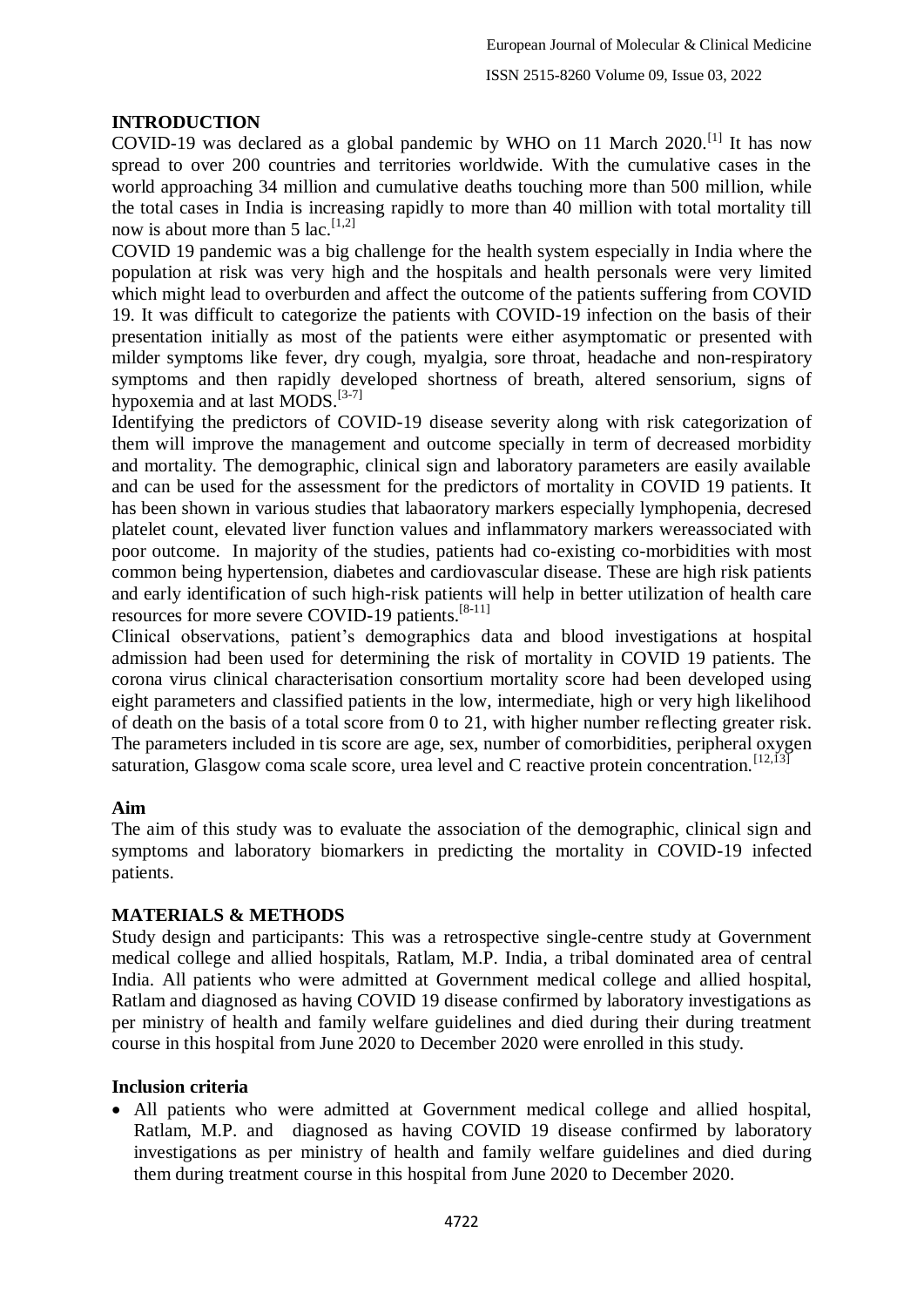## **Exclusion criteria**

- Patients who were brought dead or died after discharge in other hospitals were excluded.
- Patients who were treated elsewhere and data was not available were excluded.

Procedures: We collected demographic, clinical, laboratory and management data of the COVID 19 deceased patients from patient's medical records and death audit reports. Direct communication with the in-charge consultant or attending doctors and other healthcare workers were done if any data was missing from the records or any clarification was needed. We included in the analysis the following:

- Physiological parameters: age, sex, temperature, heart rate, respiratory rate, blood pressure, Glasgow Coma Scale score, oxygen supplementation and peripheral oxygen saturation (SpO2).
- Symptoms at admission: fever (core temperature  $>37.5^{\circ}$ C), dyspnoea, cough, fatigue or other (including sore throat, headache, diarrhoea, abdominal pain).
- Radiographic findings: based on chest X-ray or HRCT Chest, patients were categorized as normal, monolateral ground-glass opacity or interstitial involvement and bilateral pneumonia.
- Laboratory findings: hemoglobin, total white cell blood count, serum creatinine, blood urea nitrogen, alanine aminotransferase, lactate dehydrogenase, prothrombin time, Ddimer, ferritin and C-reactive protein (CRP).
- Clinical history: coronary artery disease or congestive heart failure, hypertension, diabetes, chronic obstructive pulmonary disease, myasthenia Gravis, pulmonary tuberculosis, renal failure, CVA,hypothyroidism, malignancy, asthma, arthritis and morbid obesity.

Outcomes: We had analysed demographics characteristics, signs and symptoms on admission, associated co-morbidity, laboratory results, chest radiography and CT findings if done to COVID 19 deceased patients.

| Table 1: Symptoms Associated with Covid 19 Deceased Cases |                |  |
|-----------------------------------------------------------|----------------|--|
| <b>Symptoms</b>                                           | <b>Numbers</b> |  |
| Fever                                                     | 65 $(63.10\%)$ |  |
| Cough                                                     | 48 (46.60 %)   |  |
| <b>Breathlessness</b>                                     | 92 (89.32 %)   |  |
| Diarrhoea                                                 | $2(1.9\%)$     |  |
| Vomiting                                                  | $6(5.8\%)$     |  |
| Weakness                                                  | $5(4.8\%)$     |  |
| Bodyache                                                  | 11 $(10.67%)$  |  |
| <b>Altered Sensorium</b>                                  | $1(0.9\%)$     |  |

## **RESULTS**

|  |  |  |  | Table 1: Symptoms Associated with Covid 19 Deceased Cases |  |  |  |  |  |
|--|--|--|--|-----------------------------------------------------------|--|--|--|--|--|
|--|--|--|--|-----------------------------------------------------------|--|--|--|--|--|

**Table 2: Clinical and radiological parameters at the time of admission in covid 19 deceased patients.**

|                         |              | <b>Total deaths</b> |
|-------------------------|--------------|---------------------|
| Spo2 on Admission       | $94 - 100$   |                     |
|                         | 93-91        |                     |
|                         | less than 90 | 88                  |
| <b>Respiratory Rate</b> | $20 - 24$    | 58                  |
|                         | $25 - 30$    | 45                  |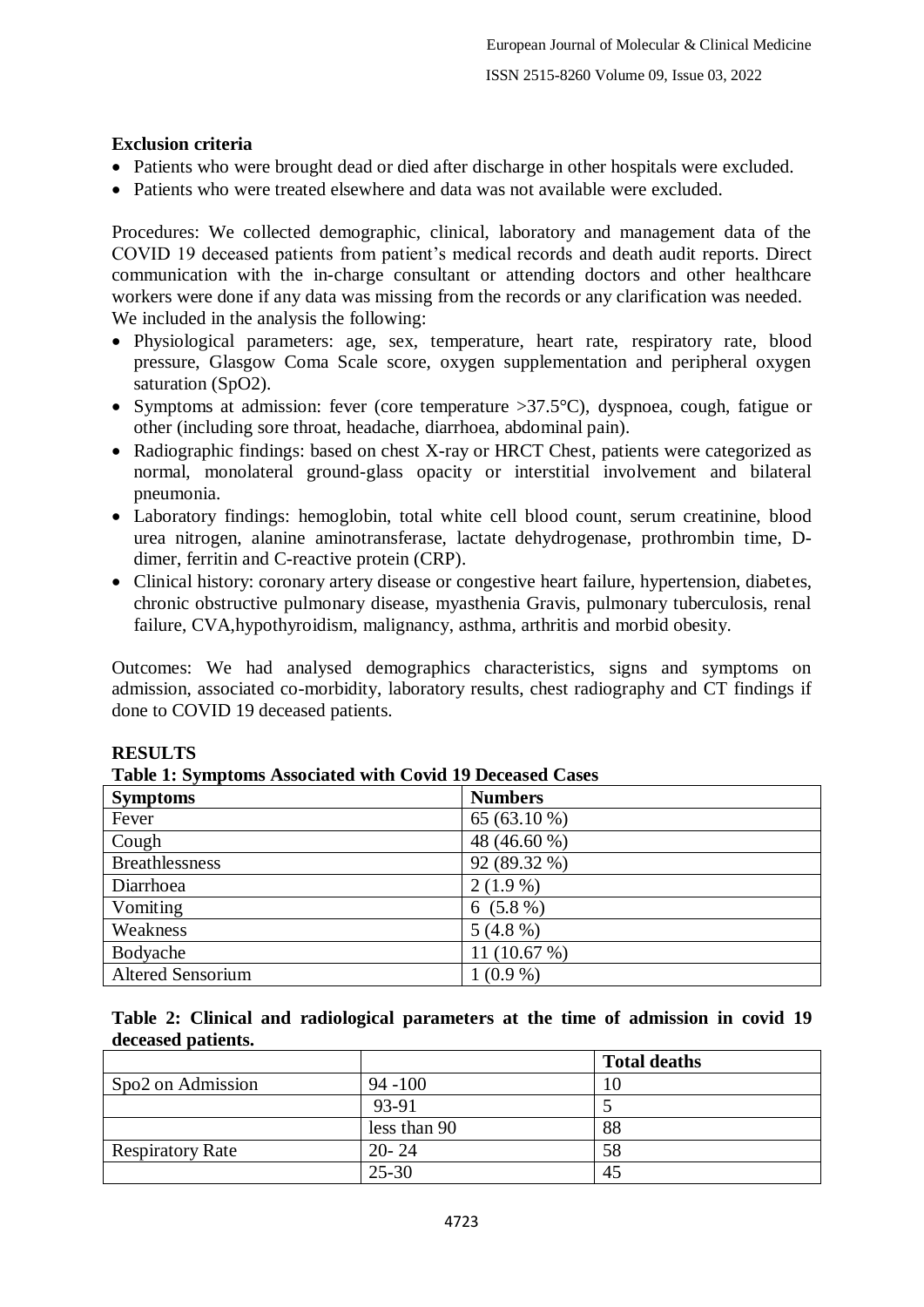#### ISSN 2515-8260 Volume 09, Issue 03, 2022

| CT Score             | Upto8            | 30 |
|----------------------|------------------|----|
|                      | $9-18$           | 38 |
|                      | $19 - 25$        | 12 |
| Co-morbidities       | Nil              | 26 |
|                      | 1                | 26 |
|                      | $\overline{2}$   | 29 |
|                      | 3                | 16 |
|                      | 4                | 3  |
| Duration of symptoms | 1-3 Days         | 22 |
|                      | 4-7 Days         | 54 |
|                      | 1-2 weeks        | 20 |
|                      | Morethan 2 weeks | 8  |
| Age                  | Upto40           | 3  |
|                      | $40 - 60$        | 33 |
|                      | 60 and above     | 67 |

### **Table 3: Labaratory Parameters in COVID 19 Deceased Patients**

| <b>Laboratory parameters</b> | <b>Number</b>  |
|------------------------------|----------------|
| <b>Deranged Creatinine</b>   | 31 (30.09 %)   |
| Deranged Blood Sugar Level   | 62 $(60.19\%)$ |
| <b>Increased WBC Count</b>   | 36 (34.95 %)   |
| <b>Increased CRP</b>         | 81 (78.64 %)   |
| Lymphopenia                  | 95 (92.23 %)   |
| D-Dimer                      | 62 $(60.19\%)$ |

### **Table 4: Co-Morbidities Associated in COVID 19 Deceased Patients**

| <b>Co-morbidities</b>         | <b>Total deaths</b> |
|-------------------------------|---------------------|
| <b>Diabetes Mellitus</b>      | 48 (46.60 %)        |
| <b>HT</b>                     | 48 (46.60 %)        |
| <b>Renal Failure</b>          | 10(9.7%)            |
| <b>CAD</b>                    | $17(16.50\%)$       |
| <b>COPD</b>                   | 3 2.9 %             |
| <b>CVA</b>                    | 4(0.38)             |
| Hypothyroidism                | $2(0.19\%)$         |
| <b>Pulmonary Tuberculosis</b> | $1(0.09\%)$         |
| Asthma                        | $6(5.8\%)$          |
| Arthritis                     | $1(0.09\%)$         |
| Myasthenia Gravis             | $2(0.19\%)$         |
| Carcinoma Prostate            | $1(0.09\%)$         |
| <b>Morbid Obesity</b>         | $1(0.09\%)$         |
| Nil                           | 26 (25.24 %)        |

Out of 103 deaths included in this study 76 were male and 37 females (2:1).Mean age of the deceased were 54.90 years (18-90 years). The most common symptoms on admission was breathlessness in 92 patients (89.32%) followed by fever in 65 patients(63.10%) and cough in 48 patients (46.60%). Out of 103 patients, 39(37.86%) had both fever and cough and 35(33.98%) had fever, cough and breathlessness at the time of admission. Abdomimal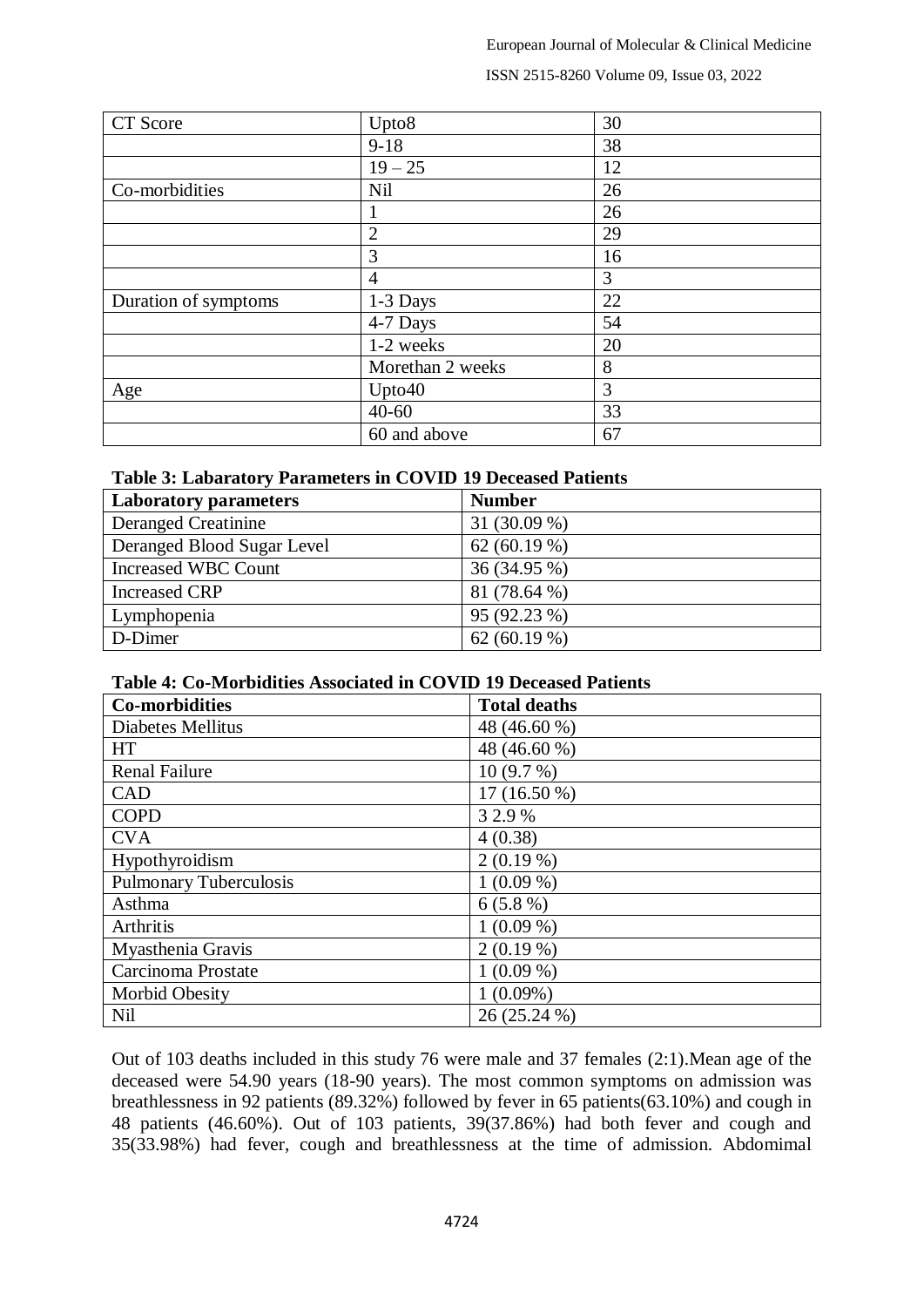symptoms like diarrhoea and vomiting were associated in 7.7 % of the deceased patients only. [Table1].

Most of the patients who died were older patients having age 60 years and above (65.04 %) and least in younger age group less than 40 (0.29%). Most of the patients who died had Spo2 less than 90 % on admission (85.43 %) while 10 patients had Spo2 94 and above (0.97%). CT Score or HRCT Thorax was available in 80 patients (77.66%). Out of which CT score was up to 8 in 30 patients (37.5%), 9-18 in 38 patients (47.5%) and 19-25 in 12 patients (15 %). Out of 88 patients with Spo2 less than 90, HRCT thorax report was available in 68 patients. 32 patients (47.05 %) had CT Score 9-18 on initial HRCT Thorax while 25 had score less than 9(36.76 %) and 19-25 in 11 patients (16.17%). [Table2] Out of 68 patients who were categorized as severe illness category as per clinical signs and guidelines for management of COVID 19, only 16.17 % were fall under severe lung infections as per CT Score criteria on HRCT thorax.

Lymphopenia (92.23 %) was the most commonly observed finding on blood investigations done in diseased patients followed by increased CRP level (78.64 %). Altered blood sugar level and increased D – Dimer was present in 60.19 % of the patients included in this study. [Table3]

Co-morbidities were present in 77 patients out of 103 patients (74.75%) included in this study. Diabetes and hypertension were being the most common comorbidities associated in these patients (46.60%), followed by coronary heart disease (16.50%) and renal failure (9.7%). Respiratory diseases like asthma were present in 6 (5.8 %), COPD in 3 (2.9%) and pulmonary tuberculosis in 1 patient only (0.97%). Death was not commonly observed in patients with COVID 19 associated with respiratory diseases. [Table4]

## **Statistical analysis:**

After getting the required information, the collected data were coded, tabulated and analysed. The various statistical techniques i.e. the mean, standard deviation and test of significance (ttest and chi-square test) were used for drawing valid conclusions. Statistical analysis was done using the student t-test. SPSS 13.0 software was used to calculate a p-value. P<0.05 was be taken as statistically significant. A descriptive analysis was done on all variables to obtain a frequency distribution. The mean  $+$  SD and ranges were calculated for quantitative variables. Continuous variables were compared by the Student t-test. Proportions were analyzed with the chi square test.

## **DISCUSSION**

Garcia PD et al gave initial report of the European RISC-19-ICU prospective observational cohort. Similar to our study, they gave prognostic factors associated with mortality risk and disease progression in critically ill patients. Risk Stratification in COVID-19 patients in the Intensive Care Units was created to provide near real-time assessment of patients developing critical illness due to COVID-19.The European RISC-19-ICU cohort demonstrates a moderate mortality of 24% in critically ill patients with COVID-19. Despite high ARDS severity, mechanical ventilation incidence was low and associated with more rescue therapies. The main mortality predictors in these critically ill patients were markers of oxygenation deficit, renal and microvascular dysfunction, and coagulatory activation. Elevated risk of bloodstream infections underscores the need to exercise caution with offlabel therapies.<sup>[13]</sup>

Covino M et al studied clinical characteristics and prognostic factors in COVID‐ 19 patients aged≥ 80 years. This was a single-centre, retrospective, observational study carried out in a referral centre for COVID-19 in central Italy. They reviewed the clinical records of patients and identified risk factors for death, by a uni and multivariate Cox regression analysis.The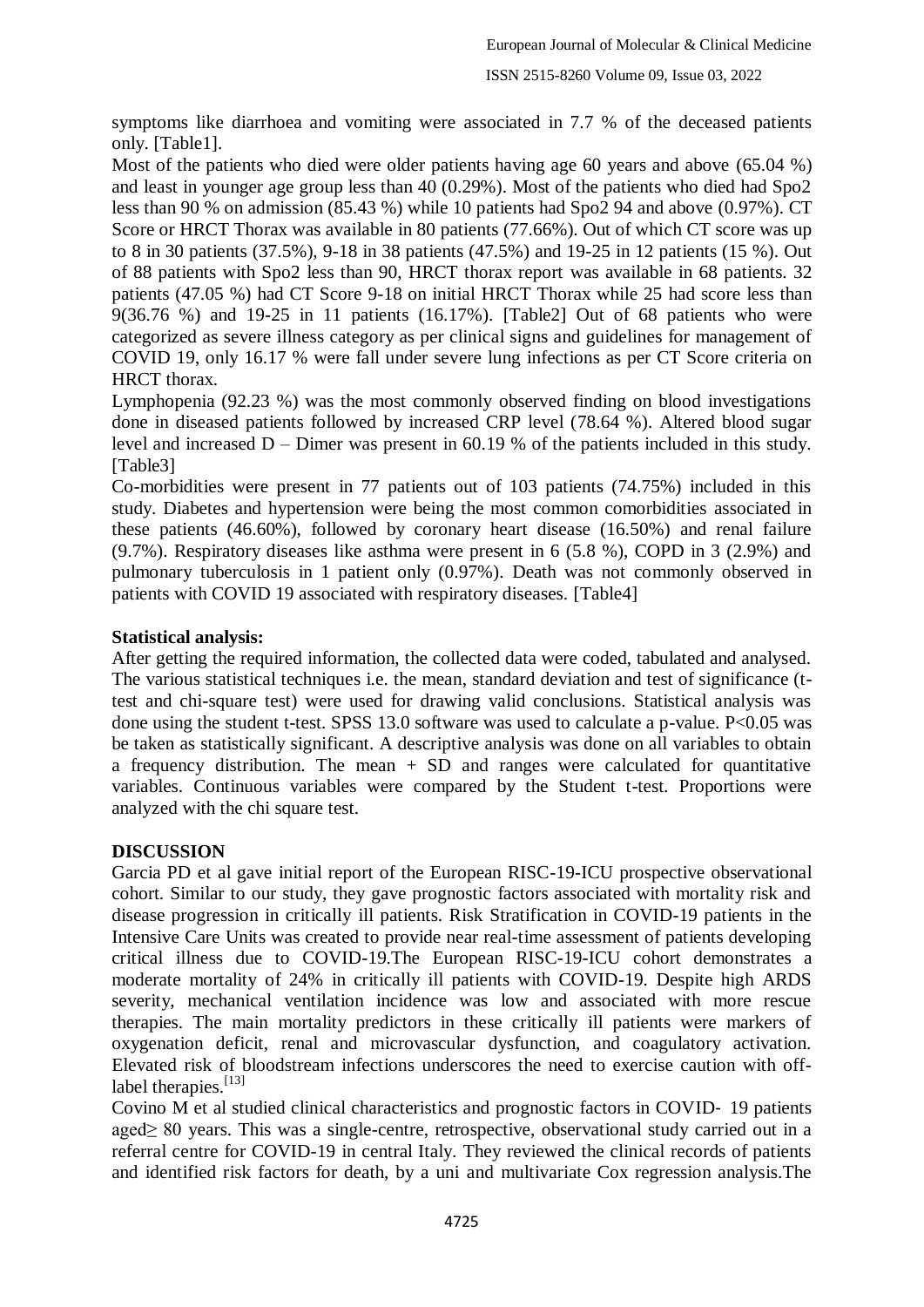present data suggest that risk of death could be not age dependent in patients aged  $\geq 80$  years, whereas severe dementia emerged is a relevant risk factor in this population. Severe COVID-19, as expressed by elevated lactate dehydrogenase and low oxygen saturation at emergency department admission, is associated with a rapid progression to death in these patients.  $[14]$ 

The objective of systematic review by Izcovich A et al was to identify prognostic factors that may be used in decision-making related to the care of patients infected with COVID-19.They included studies that assessed patients with confirmed or suspected SARS-CoV-2 infectious disease and examined one or more prognostic factors for mortality or disease severity. They studied 207 studies and found high or moderate certainty that the following 49 variables provide valuable prognostic information on mortality and/or severe disease in patients with COVID-19 infectious disease: demographic factors, patient history factors, physical examination factors, laboratory factors), radiological factors and high SOFA score (sequential organ failure assessment score).<sup>[15]</sup>

Sisó-Almirall A did a case series from Barcelona on prognostic factors in Spanish COVID-19 patients.It was a descriptive, observational, retrospective study in three primary healthcare centres with an assigned population of 100,000.They concluded that determining the clinical, biological and radiological characteristics of patients with suspected COVID-19 infection will be key to early treatment and isolation and the tracing of contacts.<sup>[16]</sup>

Prognostic factors study for adverse outcomes in COVID-19 infection was done by Udwadia ZF et al Similar study was done by Mostaza JM et al on clinical course and prognostic factors of COVID-19 infection in an elderly hospitalized population. Older subjects had a higher risk of COVID-19 infection and a greater mortality. Elderly patients with COVID-19 infection have a similar clinical course to younger individuals. Previous treatment with RAAS inhibitors and demographic, clinical and laboratory data influence prognosis.<sup>[17,18]</sup>

COVID-19 has become one of the worst infectious disease outbreaks of recent times, with over 2.1 million cases and 120,000 deaths so far.Sun Y, Dong Y et al studied characteristics and prognostic factors of disease severity in patients with COVID-19.Their study investigated the demographic, clinical, laboratory and imaging features of 63 patients with COVID-19 in Beijing. Thirty percent of patients had severe or critically ill disease.Fever was the most common presentation (84.1). They found that lymphocyte and eosinophils count were significantly decreased in patients with severe disease. Eosinopenia was a feature of higher levels of severity of the infection. Peripheral CD4+, CD8+ T lymphocytes, and B lymphocytes were significantly decreased in severe and critically ill patients. The inflammatory markers CRP, ESR and ferritin were elevated in patients with severe disease or worse. IL-6 levels were also higher, indicating that the presence of a hyperimmune inflammatory state. C-reactive protein level, CD8 T lymphocyte counts and D-dimer were independent predictors of the disease severity.<sup>[19]</sup>

Pérez FM et al described a retrospective cohort study clinical features, co-morbidity and prognostic factors associated with in-hospital mortality in a cohort of COVID-19 admitted to a hospital.A descriptive study and an analysis of the factors associated with intrahospital mortality were performed.In a multi-variant analysis, the variables significantly associated to mortality were the presence of cardiopathy (CI 95% OR 2,58–67,07), levels of LDH  $\geq$  345 IU/L (CI 95% OR 1,52–46,00) and age  $> 65$  years (CI 95% OR 1,23–44,62). The presence of cardiopathy, levels of LDH  $\geq$  345 IU/L and age  $\geq$  65 years are associated with a higher risk of death during hospital stay for COVID-19. This model should be validated in prospective cohorts.[20]

# **CONCLUSION**

Identified prognostic factors can help clinicians and policy makers in tailoring management strategies for patients with COVID-19 infectious disease while researchers can utilize our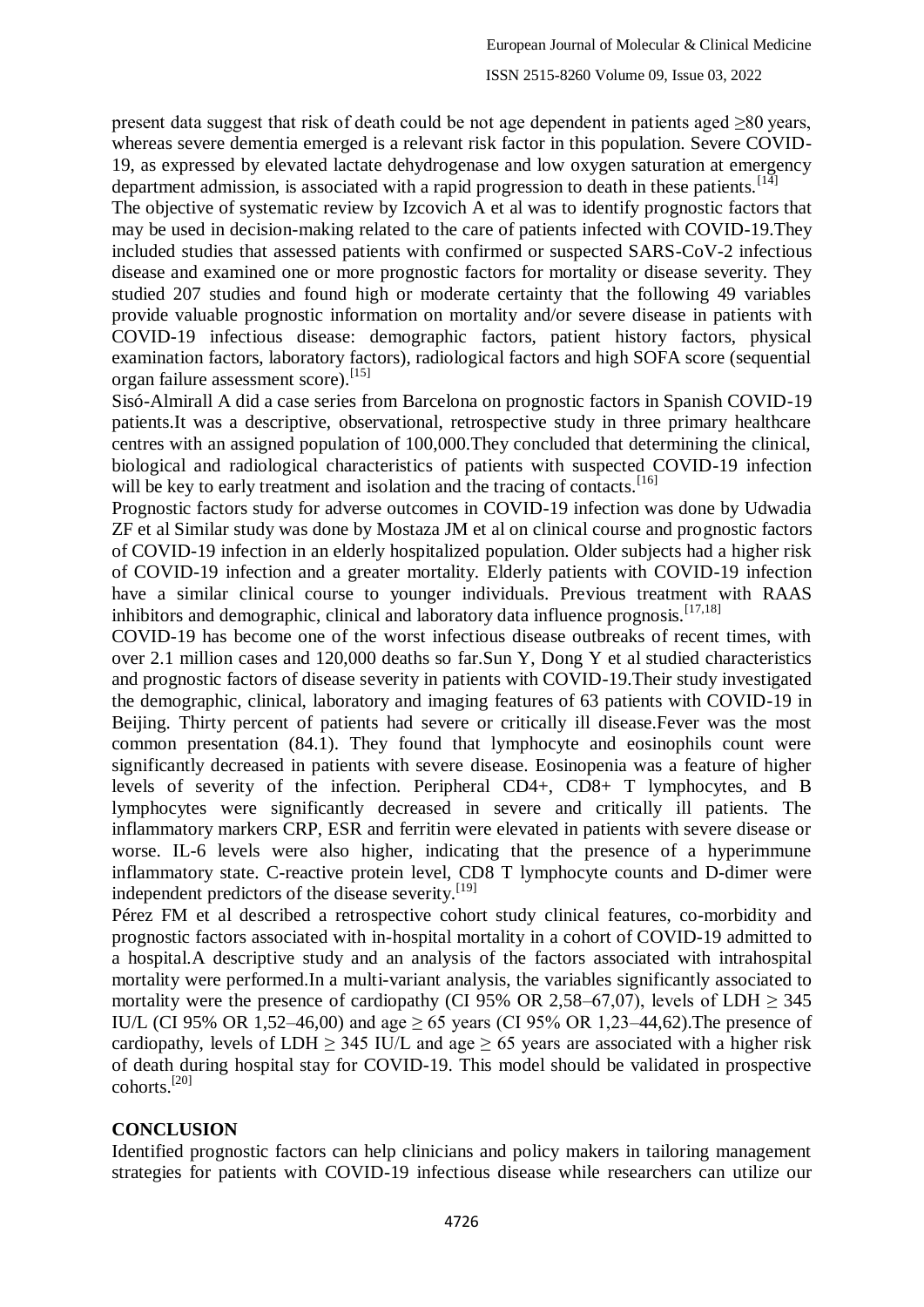findings to develop multivariable prognostic models that could eventually facilitate decisionmaking and improve patient important outcomes.

## **Declarations:**

Funding: None Conflicts of interest/Competing interests: None Availability of data and material: DCH and DCHC, Government Medical College Ratlam Code availability: Not applicable Ethical Consideration: There are no ethical conflicts related to this study. Consent for publication: Consent taken

# **What This Study add to Existing Knowledge**

Coronavirus disease 2019 (COVID-19) is associated with a high disease burden with 10% of confirmed cases progressing towards critical illness. Nevertheless, the disease course and predictors of mortality in critically ill patients are poorly understood.Determining the clinical, biological and radiological characteristics of patients with suspected COVID-19 infection will be key to early treatment and isolation and the tracing of contacts. Elderly patients with COVID-19 infection have a similar clinical course to younger individuals. Previous treatment with RAAS inhibitors, and demographic, clinical and laboratory data influence prognosis.

## **Contribution by Different Authors**

First Author: Dr Atul Kumar. Associate Professor, Department of Surgery, Government Medical College, Ratlam.Study design, Concept, Data Collection and Statistical Analysis

Second Author: Dr Devendra Nargawe. Assistant Professor, Department of Pediatrics, Government Medical College, Ratlam.Data Collection,References and Discussion

Third Author Dr. Sanjay Kumar Dubey. Associate Professor, Department of Medicine, Government Medical College, Ratlam.Data collection, Statistical Analysis and interpretation of data

Fourth And Corresponding Author - Dr. Shivani Sinha. Demonstrator, Department of Microbiology Government Medical College, Ratlam.Concept,Manuscript preparation and drafting the paper

Fifth Author Dr. Neelam R. Charles. Professor and HOD, Department of Surgery, Government Medical College, Ratlam.Guidance and final approval of the paper

# **REFERENCES**

- 1. WHO Director-General's opening remarks at the media briefing on COVID-19 11 March 2020: World Health Organization; 2020. Available: https://www. who. int/ dg/ speeches/ detail/ who- director- general- s- openingremarks- at- the- media- briefing- oncovid- 19- 11- march- 2020 [Accessed 9 Apr 2020].
- 2. COVID-19 coronavirus pandemic: Worldometer, 2020. Available: https://www. worldometers. info/ coronavirus/# countries [Accessed 15 Apr 2022].
- 3. W-j G, Z-y N, Hu Y, et al. Clinical characteristics of coronavirus disease 2019 in China. N Engl J Med 2020.
- 4. Zaim S, Chong JH, Sankaranarayanan V, et al. COVID-19 and multiorgan response. Curr Probl Cardiol 2020;45:100618.
- 5. H.A. Rothan, S.N. ByrareddyThe epidemiology and pathogenesis of coronavirus disease (COVID-19) outbreak J Autoimmun, 109 (2020), Article 102433, 10.1016/j.jaut.2020.102433
- 6. D. Wang, B. Hu, C. Hu, et al.Clinical characteristics of 138 hospitalized patients with 2019 novel coronavirus-infected pneumonia in Wuhan, China [published online ahead of print, 2020 Feb 7] JAMA (2020), Article e201585, 10.1001/jama.2020.1585
- 7. Kaur N, Gupta I, Singh H, et al. Epidemiological and clinical characteristics